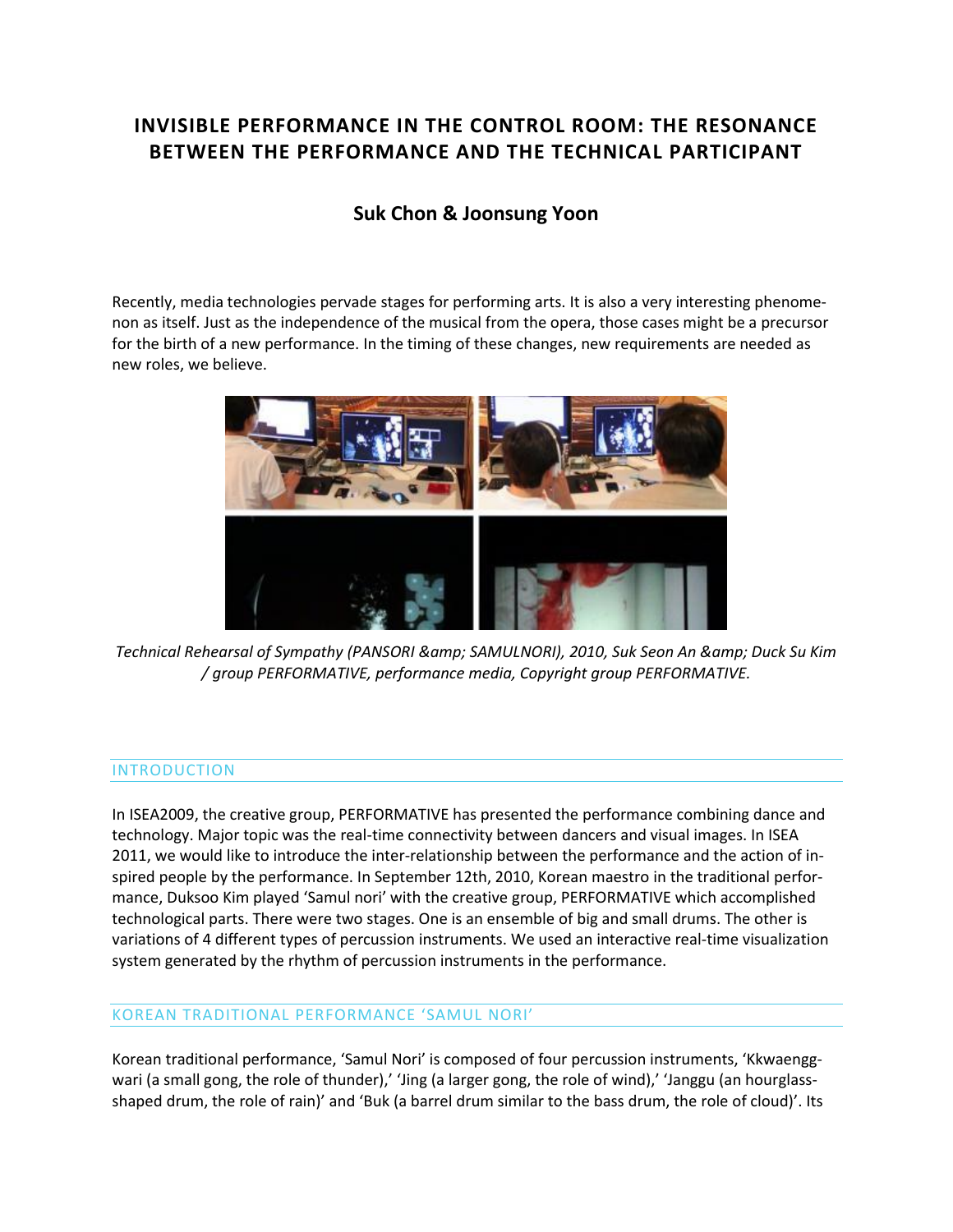root is farmers' music which is a Korean folk genre comprising music, acrobatics, folk dance, and rituals. This performance is characterized by strong, accented rhythms, vibrant body movements and an energetic spirit. It is an improvisational performance using patterns of ancient rhythms, and the audiences will feel the 'Shin Myoung' which means a combination of enjoyment and commitment in Korean. This condition is similar to the possession of a spirit in the ancient ritual.

## TECHNICAL ISSUE

Our technological issue was to produce live images according to the sound of performance. Originally, we wanted to use various input sound factors like pitch, melody and rage in the system. During the simulation, we, however, found out that too many input factors made too tacky results. Therefore, we chose the rhythm only, which makes the most dramatic result as the major factor. Then, it was possible to analyze real-time sound of performance. We unpacked various sounds of instruments through the FFT (Fast Fourier Transform), and could assort the dynamics of whole sounds.

Finally, we generated images and visual effects on the stage with Flash program through those input data. And, we programmed that the volume and the speed of the performing piece could affect the size and the visual effect of the image. Besides, we added real-time operation function which could make more various images for the performance. Fortunately, this change was more effective in the performance than the original plan.

### UNEXPECTED RESULT

At the performance, the most interesting situation has occurred in the control room. During the performance, the visual operator was immersed in the rhythm of percussion instruments. And he began to manipulate the operating system in improvisation without his cognizance. This inspired control was highly synchronized and conformed to the performance. The Operator was getting into the percussion's rhythm and controlling the system at the same time. He created interesting and colorful images than the existing plan. It was unexpected result at the rehearsal.

At the rehearsal, every control and operation was planned for the corresponding director's instruction, because it was needed to check the technical system and to direct the script in a short time. But the performance began, those tensions gradually disappeared. And the visual operator was excited and inspired, that is, he was in 'Shin Myoung.' He manipulated the keyboard and the mouse powerfully and dramatically as if he played a big drum on the stage. When he heard the resonance in a big drum, he was transmitting more dynamic images.

As a result, the accidental link was able to express the feature of music just like the originally planned one. The visual operator's response and action were very considerable and interesting, while these actions occurred in the place that the audience could not see. Even though the performance is for a performance on the stage, we would note that the operator's inspired control provokes and produces another invisible performance at the back stage. 'Shin Myoung' has worked for the audience and the supporting group members as well.

#### RESONANCE OF 'SIN MYOUNG'